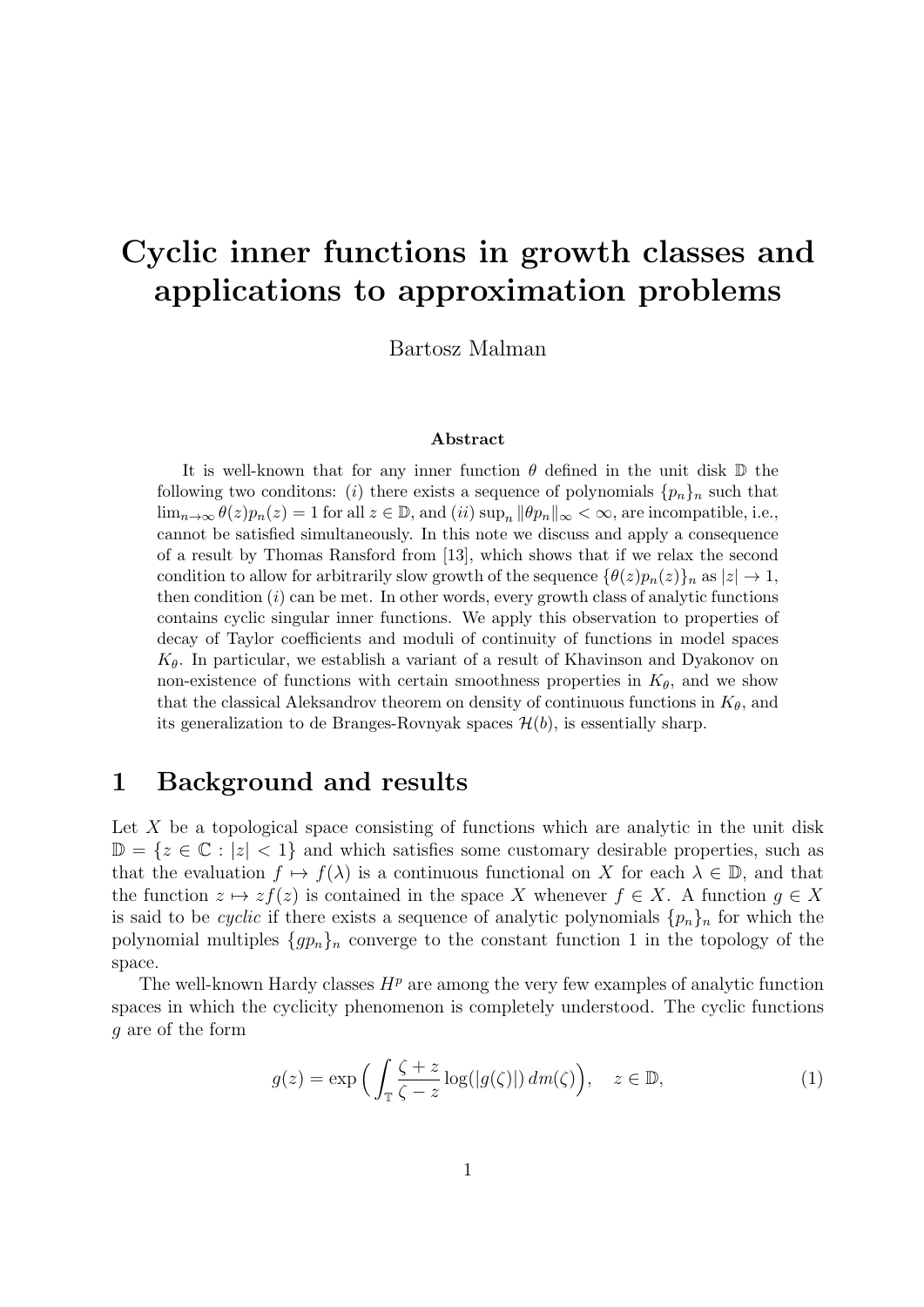where dm is the (normalized) Lebesgue measure of the unit circle  $\mathbb{T} = \{z \in \mathbb{C} : |z| = 1\}.$ Functions as in (1) are called outer functions. The inner functions are of the form

$$
\theta(z) = \prod_{n} \frac{\overline{\alpha_n}}{|\alpha_n|} \frac{z - \alpha_n}{1 - \overline{\alpha_n} z} \cdot \exp\left(-\int_{\mathbb{T}} \frac{\zeta + z}{\zeta - z} d\nu(\zeta)\right), \quad z \in \mathbb{D},\tag{2}
$$

where  $\nu$  is a positive finite Borel measure on T and  $\{\alpha_n\}_n$  is a Blaschke sequence. It is clear that if the Blaschke product on the left is non-trivial, then  $\theta$  vanishes at points in  $\mathbb D$ and therefore cannot be cyclic in any reasonable space of analytic functions  $X$ . The right factor is a *singular inner function*, and it is well-known that if a function  $g \in H^p$  has a singular inner function as a factor, then g is not cyclic in  $H^p$ . As a consequence, if  $\{p_n\}_n$ is a sequence of polynomials for which we have

$$
\lim_{n \to \infty} \theta(z) p_n(z) = 1, \quad z \in \mathbb{D},
$$

then necessarily the Hardy class norms of the sequence must explode:

$$
\lim_{n\to\infty} \|\theta p_n\|_{H^p}^p := \lim_{n\to\infty} \int_{\mathbb{T}} |\theta p_n|^p dm = \infty
$$

for finite  $p \geq 1$ , or in case  $p = \infty$ ,

$$
\lim_{n \to \infty} \|\theta p_n\|_{\infty} := \lim_{n \to \infty} \sup_{z \in \mathbb{D}} |\theta(z) p_n(z)| = \infty.
$$

When other norms are considered, cyclic singular inner functions might exist, and here the Bergman spaces  $L_a^p(\mathbb{D})$  provide a famous set of examples. The Bergman norms are of the form

$$
||g||_{L^p(\mathbb{D})}^p := \int_{\mathbb{D}} |g(z)|^p dA(z),
$$

where  $dA$  is the normalized area measure of  $\mathbb{D}$ . After a sequence of partial results by multiple authors, Boris Korenblum in [11] and James Roberts in [14] independently characterized the cyclic singular inner functions in the Bergman spaces in terms of the vanishing on certain subsets of  $\mathbb T$  of the corresponding singular measure  $\nu$  appearing in (2). A construction of a singular inner function which is cyclic in the classical Bloch space appears in [3].

The purpose of this note is to discuss and apply a recent theorem of Thomas Ransford from [13] which deals with singular inner functions which decay slowly near the boundary of the disk. Here is the statement of Ransford's theorem.

**Theorem 1.1.** Let  $w : [0, 1) \rightarrow (0, 1)$  be any function satisfying  $\lim_{r \to 1^-} w(r) = 0$ . Then there exists a singular inner function  $\theta$  for which we have

$$
\min_{|z| < r} |\theta(z)| \ge w(r), \quad r \in (0, 1). \tag{3}
$$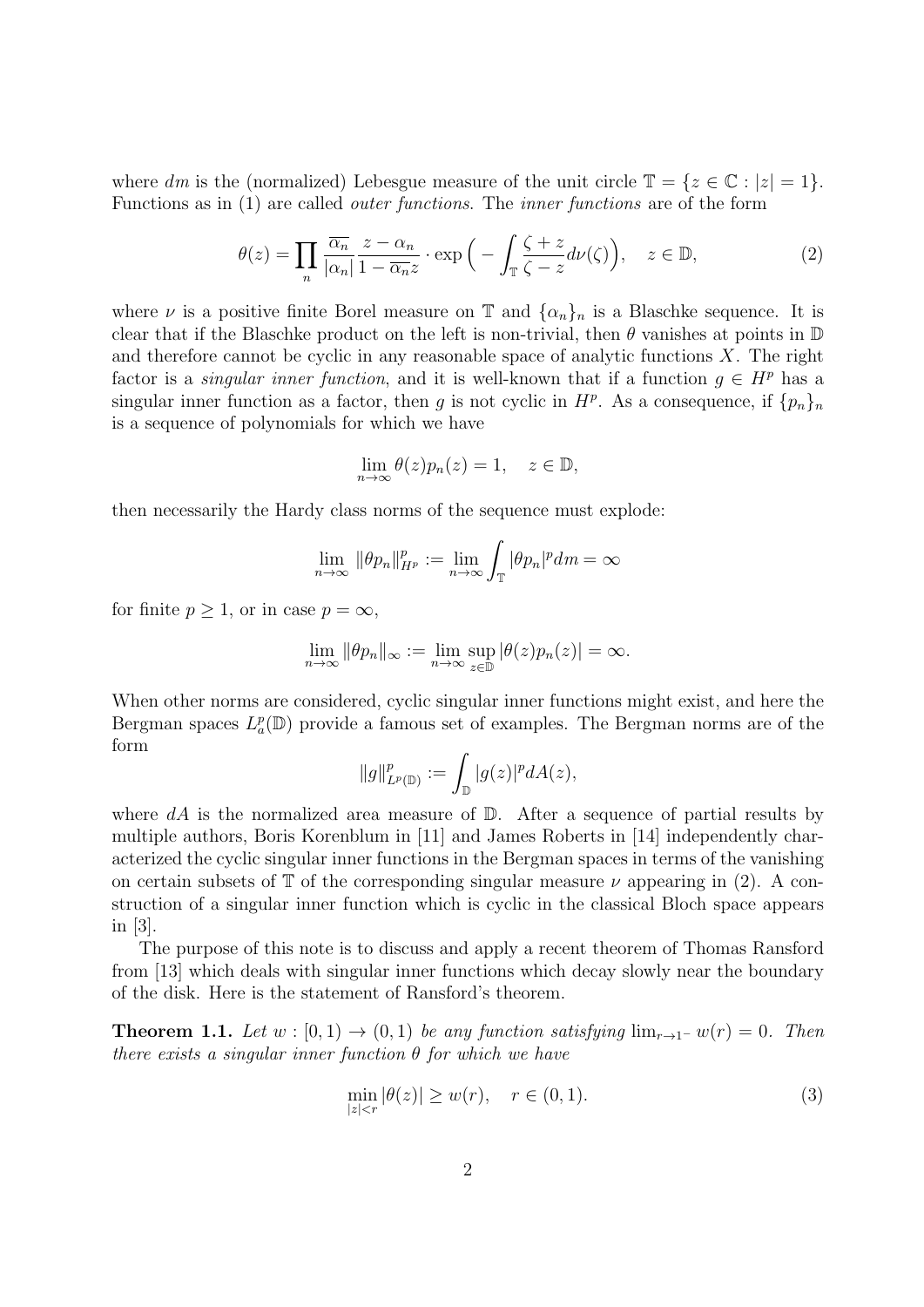We refer the reader to the article [13] for the clever proof of the statement, which relies on an application of Frostman's classical construction of a measure with prescribed smoothness properties, and estimates of the Poisson kernel. We will apply Ransford's theorem in a slightly different form than it is stated in [13]. The following consequence of his theorem is the pivotal point of our discussion.

**Corollary 1.2.** Let  $w : [0, 1] \rightarrow (0, 1)$  be any decreasing function satisfying  $\lim_{t \to 1} w(t) = 0$ . There exists a singular inner function  $\theta = S_{\nu}$  and a sequence of analytic polynomials  $\{p_n\}_n$ such that

- (i)  $\lim_{n\to\infty} \theta(z) p_n(z) = 1, \quad z \in \mathbb{D},$
- (ii)  $\sup_{z \in \mathbb{D}} |\theta(z)p_n(z)|w(|z|) \leq 2$ .

*Proof.* Apply Ransford's Theorem 1.1 to the function  $w$  to produce a singular inner function  $\theta$  satisfying (3). For integers  $n \geq 2$  we set  $r_n := 1 - 1/n$  and  $Q_n(z) := 1/\theta(r_n z)$ . Then  $Q_n$ is holomorphic in a neighbourhood of the closed disk  $\overline{\mathbb{D}}$ , and because we are assuming that  $w$  is decreasing, we have the estimate

$$
\sup_{z \in \mathbb{D}} |Q_n(z)|w(|z|) \le \sup_{z \in \mathbb{D}} \frac{w(|z|)}{w(r_n|z|)} \le 1.
$$

 $x_1$ <sup>2</sup> ax

We can approximate  $Q_n$  by an analytic polynomial  $p_n$  so that

$$
\sup_{z \in \mathbb{D}} |Q_n(z) - p_n(z)| \le 1/n.
$$

Then

$$
\sup_{z \in \mathbb{D}} |\theta(z)p_n(z)|w(|z|) \le \sup_{z \in \mathbb{D}} \left(|\theta(z)Q_n(z)| + 1/n\right)w(|z|) \le 2
$$

It is clear from the construction that  $\theta(z)p_n(z) \to 1$  as  $n \to \infty$ , for any  $z \in \mathbb{D}$ .

Corollary 1.2 says that there exists cyclic singular inner functions in essentially any space of analytic functions defined in terms of a growth condition, or in any space in which such a *growth space* is continuously embedded.

In the proofs of our main results, which will be stated shortly, we will concern ourselves with the following *weak* type of cyclicity of singular inner functions. Let  $Y$  be some linear space of analytic functions which is contained in  $H<sup>1</sup>$ . We want to investigate if there exists a singular inner function  $\theta$  and a sequence of polynomials  $\{p_n\}_n$  such that

$$
f(0) = \int_{\mathbb{T}} f \, dm = \lim_{n \to \infty} \int f \overline{\theta p_n} \, dm \tag{4}
$$

 $\Box$ 

holds for all  $f \in Y$ . The above situation means that the sequence  $\{\theta p_n\}_n$  converges to the constant 1, weakly over the space Y. Now, clearly if Y is too large of a space (say,  $Y = H<sup>2</sup>$ ), then (4) can never hold for all  $f \in Y$ . However, if Y is sufficiently small, then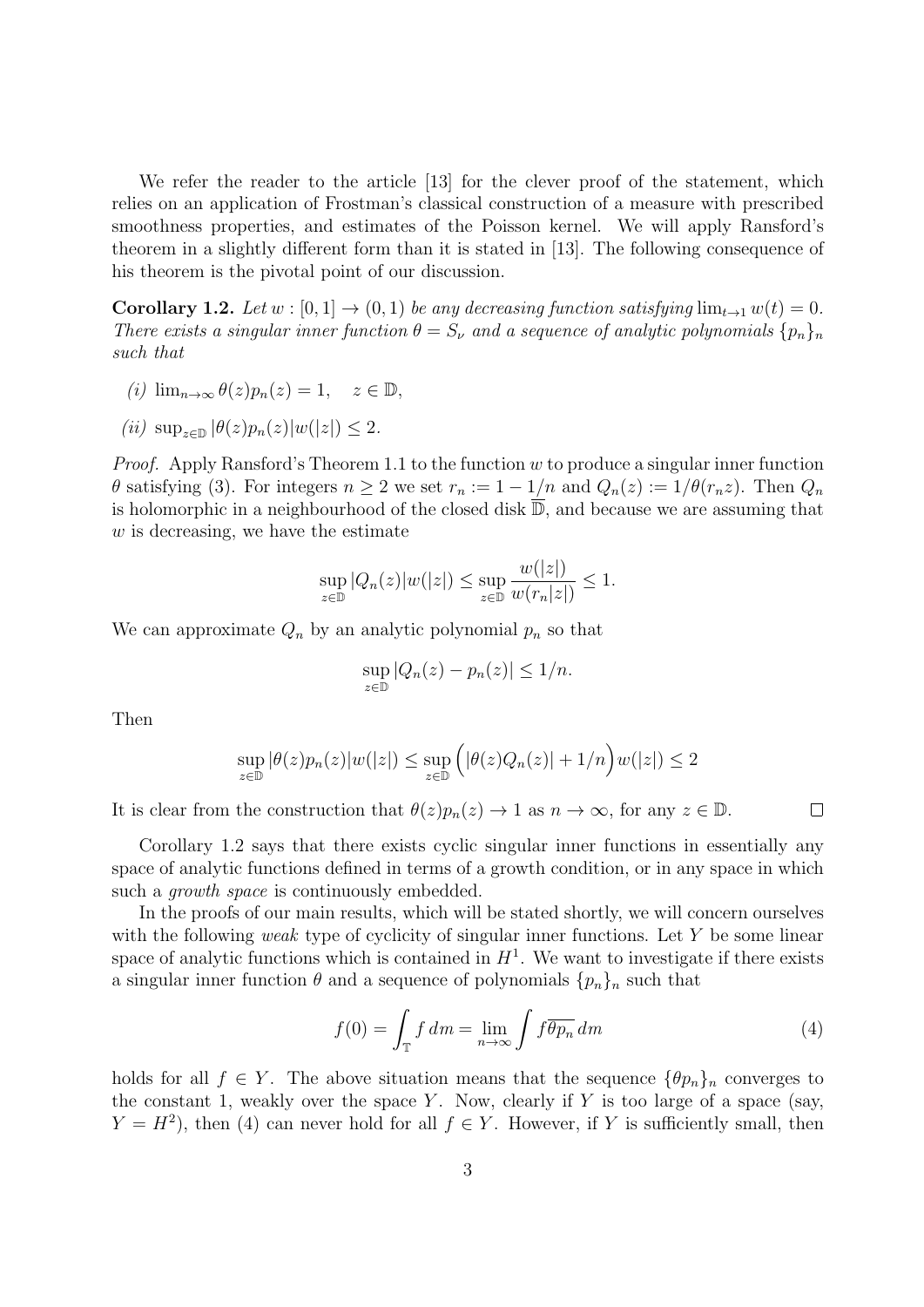the situation in  $(4)$  might occur. For instance, in the extreme case when Y is a set of analytic polynomials, then any singular inner function  $\theta$  and any sequence of polynomials  ${p_n}_n$  which satisfies  $\lim_{n\to\infty} p_n(z) = 1/\theta(z)$  for  $z \in \mathbb{D}$ , is sufficient to make (4) hold. Philosophically speaking, it is the uniform smoothness of the functions in the class Y that allows the existence of singular inner functions  $\theta$  for which the above situation occurs.

Such weak cyclicity of singular inner functions plays a role in the theory of approximations in model spaces  $K_{\theta}$  and the broader class of de Branges-Rovnyak spaces  $\mathcal{H}(b)$ . Recall that the space  $K_{\theta}$  is constructed from an inner function  $\theta$  by taking the orthogonal complement of the subspace

$$
\theta H^2 := \{ \theta h : h \in H^2 \}
$$

in the Hardy space  $H^2$ :

$$
K_{\theta}=H^2\ominus \theta H^2.
$$

For background on the spaces  $K_{\theta}$  one can consult the books [5] and [9].

Note that the integrals on the right-hand side in  $(4)$  represents the inner product in  $H^2$ between a function f and a polynomial multiple of  $\theta$ . Under insignificat assumptions on  $Y$ , a straightforward argument will show that if  $(4)$  occurs, then the intersection between Y and  $K_{\theta}$  is trivial:  $Y \cap K_{\theta} = \{0\}$ . As a consequence of these observations, Ransford's theorem, and some further analysis, we will be able to construct model spaces  $K_{\theta}$  which have trivial intersections with many examples of spaces Y, even ones defined by very mild smoothness or continuity conditions. Consequently, we will be able to construct spaces  $K_{\theta}$ in which every non-zero function behaves badly in some precise way.

In one of our main results, we will show that the famous approximation theorem of Aleksandrov from [1] on density in  $K_{\theta}$  of functions which extend continuously to the boundary, is in fact essentially sharp, as it cannot be extended to any class of functions satisfying an estimate on their modulus of continuity. By a modulus of continuity  $\omega$  we mean a function  $\omega : [0, \infty) \to [0, \infty)$  which is continuous, increasing, satisfies  $\omega(0) = 0$ , and for which  $\omega(t)/t$  is a decreasing function with

$$
\lim_{t \to 0^+} \omega(t)/t = \infty.
$$

For such a function  $\omega$  we define  $\Lambda_a^{\omega}$  to be the space of functions f which are analytic in  $\mathbb{D}$ , extend continuously to  $\overline{\mathbb{D}}$ , and satisfy

$$
\sup_{z,w\in\overline{\mathbb{D}},z\neq w} \frac{|f(z)-f(w)|}{\omega(|z-w|)} < \infty. \tag{5}
$$

Then  $\Lambda_a^{\omega}$  is the space of analytic functions on  $\mathbb D$  which have a modulus of continuity dominated by  $\omega$ . We make  $\Lambda_a^{\omega}$  into a normed space by introducing the quantity

$$
||f||_{\omega} := ||f||_{\infty} + \sup_{z,w \in \overline{\mathbb{D}}, z \neq w} \frac{|f(z) - f(w)|}{\omega(|z - w|)}.
$$

By a theorem of Tamrazov from [16], we could have replaced the supremum over  $\overline{\mathbb{D}}$  by a supremum over T, and obtain the same space of functions (we remark that a nice proof of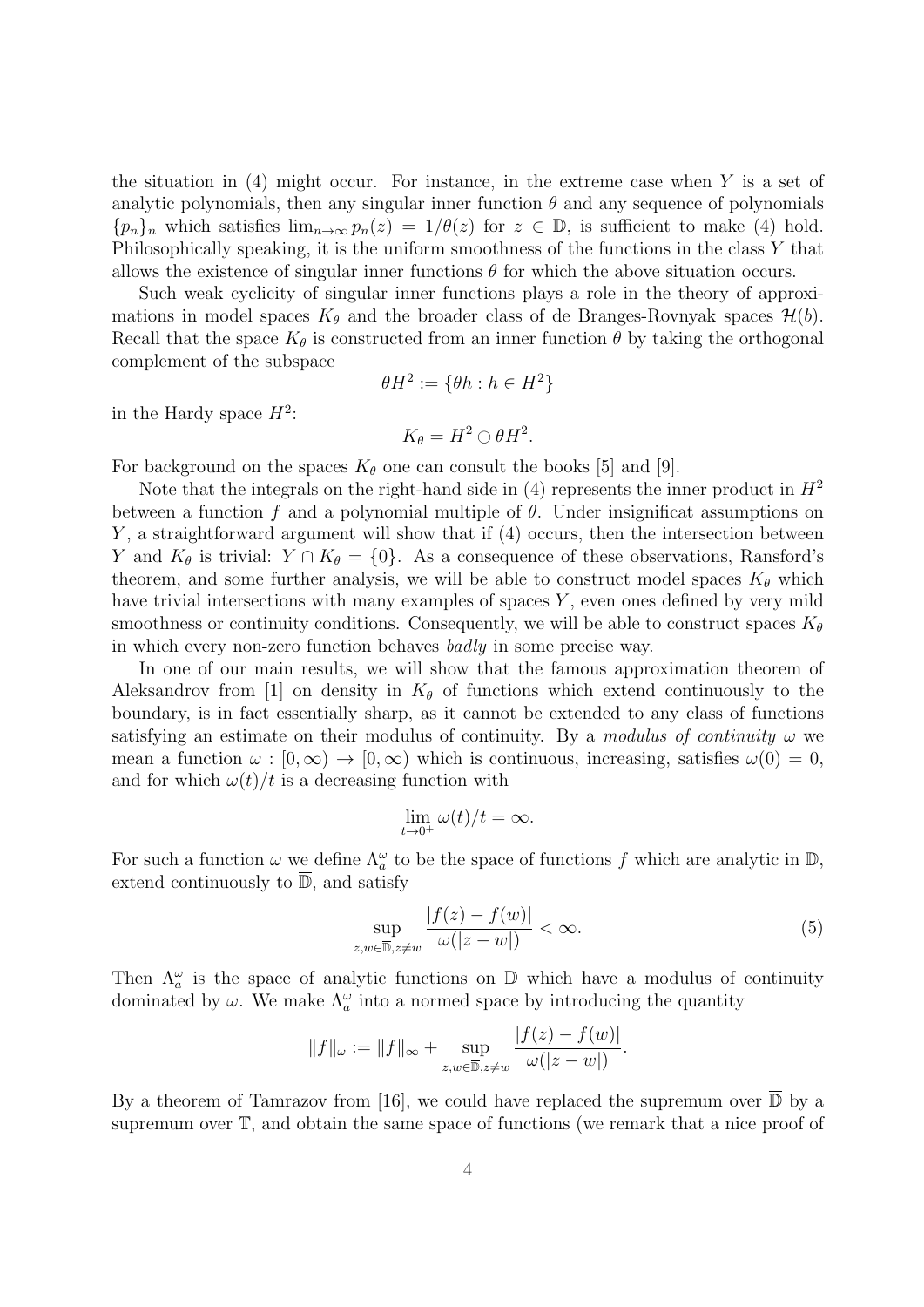this result is contained in [4, Appendix A]). One of our two main results is the following optimality statement regarding Aleksandrov's density theorem.

**Theorem 1.3.** Let  $\omega$  be a modulus of continuity. There exists a singular inner function  $\theta$ such that

$$
\Lambda_a^{\omega} \cap K_{\theta} = \{0\}.
$$

This statement will be proved in Section 3. In fact, we will see that Theorem 1.3 is a consequence of a variant, and in some directions a strengthening, of a theorem of Dyakonov and Khavinson from [6]. For a sequence of positive numbers  $\lambda = {\lambda_n}_{n=0}^{\infty}$  we define the class

$$
H_{\lambda}^{2} = \left\{ f = \sum_{n=0}^{\infty} f_n z^n \in Hol(\mathbb{D}) : \sum_{n=0}^{\infty} \lambda_n |f_n|^2 < \infty \right\}.
$$
\n<sup>(6)</sup>

The other of our main results, proved in Section 2, reads as follows.

**Theorem 1.4.** Let  $\lambda = {\lambda_n}_{n=0}^{\infty}$  be any increasing sequence of positive numbers with  $\lim_{n\to\infty}\lambda_n=\infty$ . Then there exists a singular inner function  $\theta$  such that

$$
K_{\theta}\cap H_{\lambda}^2=\{0\}.
$$

The result can be compared to the mentioned result of Dyakonov and Khavinson in [6], from which the above result can be deduced in the special case  $\lambda = \{(k+1)^{\alpha}\}_{k=0}^{\infty}$  with any  $\alpha > 0$ .

The theory of de Branges-Rovnyak spaces  $\mathcal{H}(b)$  is a well-known generalization of the theory of model spaces  $K_{\theta}$ . The symbol of the space b is now any analytic self-map of the unit disk, and we have  $\mathcal{H}(b) = K_b$  whenever b is inner. For background on  $\mathcal{H}(b)$ spaces, see [15], or [7] and [8]. A consequence of the authors work in collaboration with Alexandru Aleman in [2] is that the above mentioned density theorem of Aleksandrov generalizes to the broader class of  $\mathcal{H}(b)$  spaces: any such space admits a dense subset of functions which extend continuously to the boundary. Since Theorem 1.3 proves optimality of Aleksandrov's theorem for inner functions  $\theta$ , one could ask if at least for outer symbols b any improvement of the density result in  $\mathcal{H}(b)$  from [2] can be obtained. In Section 4 we remark that this is not the case, and the result in [2] is also essentially optimal, even for outer symbols b. This is shown to be equivalent to a theorem of Khrushchev from [10].

In the last Section 5 we list a few questions we have not found an answer for, and some ideas for further research.

#### 2 Proof of Theorem 1.4

In the proof of the theorem we will need to use the following crude construction of an integrable weight with large moments.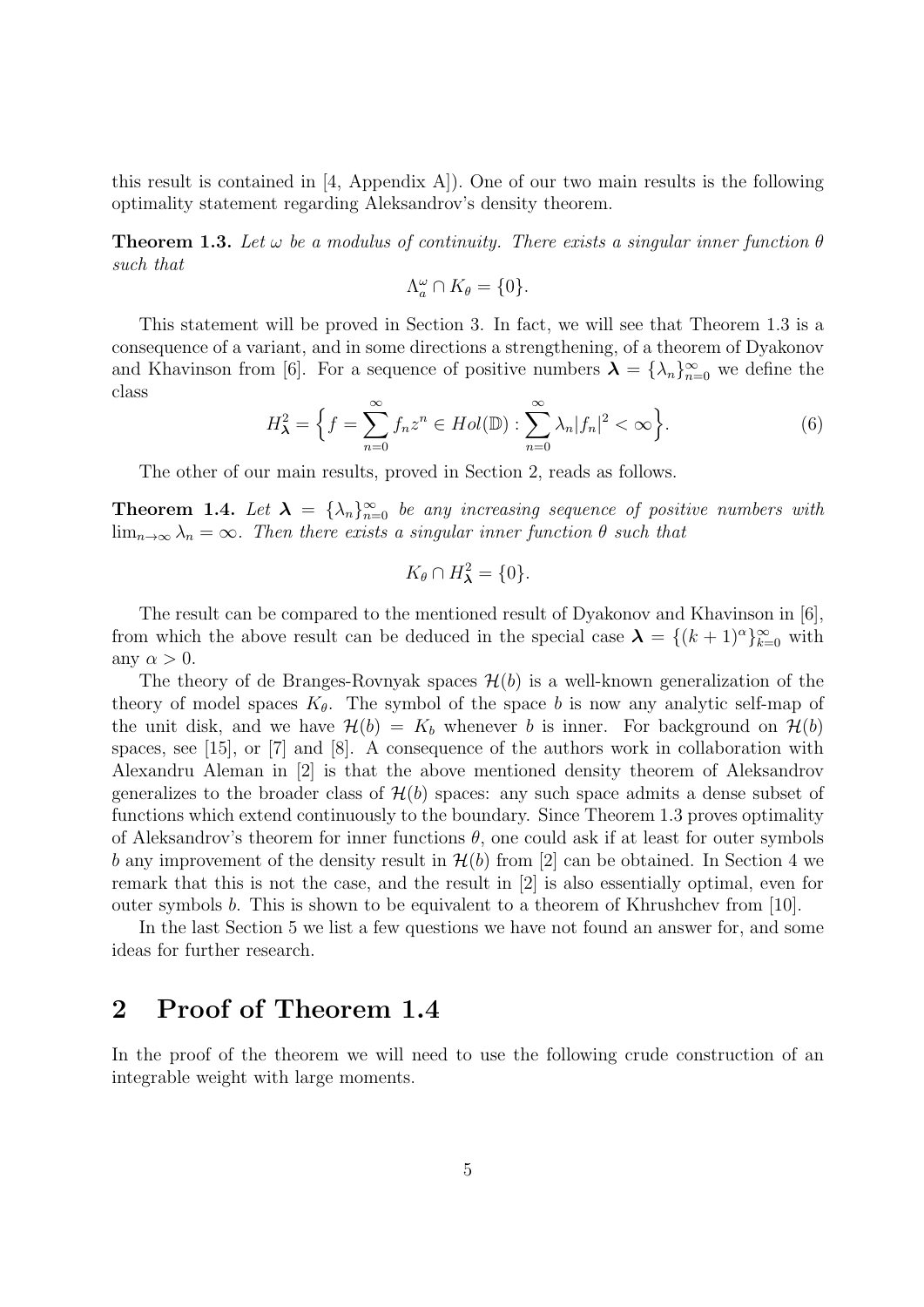**Lemma 2.1.** Let  $\{\lambda_n\}_{n=0}^{\infty}$  be a decreasing sequence of positive numbers with  $\lim_{n\to\infty}\lambda_n=0$ . There exists a non-negative function  $\Lambda \in L^1([0,1])$  which satisfies

$$
\lambda_n \le \int_0^1 x^{2n+1} \Lambda(x) \, dx, \quad n \ge 0.
$$

*Proof.* Recall that the sequence  $(1 - 1/n)^n = \exp(n \log(1 - 1/n))$  is decreasing and satisfies  $\lim_{n \to \infty} (1 - 1/n)^n = e^{-1}.$ 

It follows that

$$
\inf_{x \in (1-1/n,1)} x^{2n+1} \ge \alpha
$$

for some constant  $\alpha > 0$  which is independent of n. For  $n \geq 1$ , we define the intervals  $I_n = (1 - 1/n, 1 - 1/(n + 1))$ . Our function  $\Lambda$  will be chosen to be of the form

$$
\Lambda(x) = \sum_{n=0}^{\infty} 1_{I_n} c_n,
$$

where  $1_{I_n}$  is the indicator function of the interval  $I_n$  and the  $c_n$  are positive constants to be chosen shortly. Note that

$$
\int_0^1 x^{2N+1} \Lambda(x) \, dx \ge \int_{1-1/N}^1 x^{2N+1} \Lambda(x) \, dx \ge \alpha \sum_{n=N}^\infty |I_n| c_n. \tag{7}
$$

We choose

$$
c_n = \alpha^{-1} |I_n|^{-1} (\lambda_n - \lambda_{n+1}).
$$

This choice of coefficients  $c_n$  makes  $\Lambda$  integrable over  $[0, 1]$ :

$$
\int_0^1 \Lambda(x)dx = \sum_{n=1}^\infty |I_n|c_n = \alpha^{-1} \sum_{n=1}^\infty \lambda_n - \lambda_{n+1}
$$

$$
= \lim_{M \to \infty} \alpha^{-1} \sum_{n=1}^M \lambda_n - \lambda_{n+1} = \lim_{M \to \infty} \alpha^{-1} (\lambda_1 - \lambda_{M+1})
$$

$$
= \alpha^{-1} \lambda_1
$$

In the last step we used the assumption that the sequence  $\{\lambda_n\}_n$  converges to zero. Moreover, by  $(7)$  and the choice of  $c_n$  we can estimate

$$
\int_0^1 x^{2N+1} \Lambda(x) dx \ge \alpha \sum_{n=N}^{\infty} |I_n| c_n
$$
  
= 
$$
\lim_{M \to \infty} \alpha \sum_{n=N}^M |I_n| c_n = \lim_{M \to \infty} \sum_{n=N}^M \lambda_n - \lambda_{n+1}
$$
  
= 
$$
\lim_{M \to \infty} \lambda_N - \lambda_{M+1} = \lambda_N.
$$

The proof is complete.

 $\Box$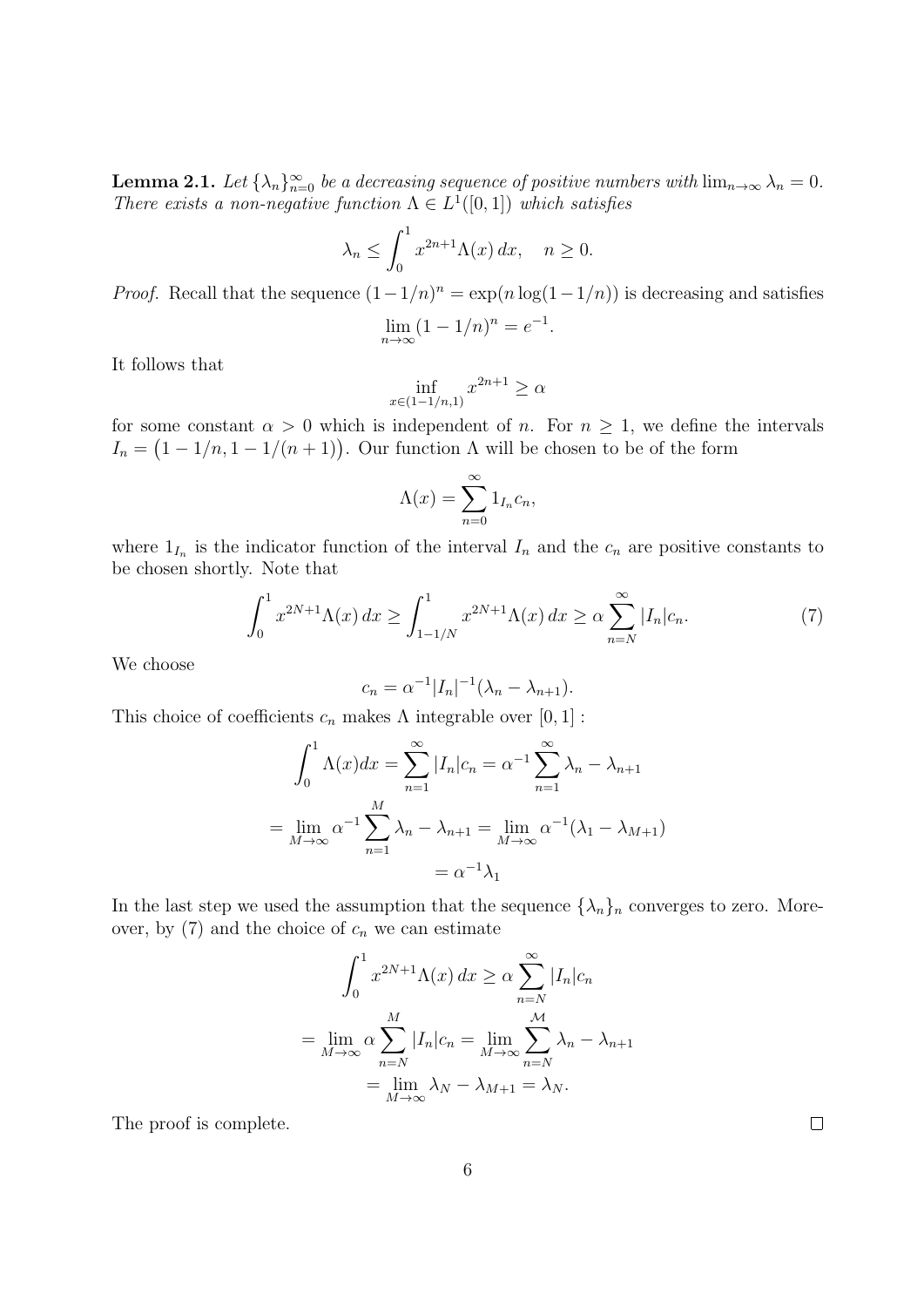The significance of the above lemma is the estimate

$$
\sum_{k=0}^{\infty} \lambda_k |f_k|^2 \le c \int_{\mathbb{D}} |f(z)|^2 \Lambda(|z|) dA(z)
$$
\n(8)

for some numerical constant  $c > 0$  and any function f which is holomorphic in a neighbourhood of the closed disk  $\overline{\mathbb{D}}$ . The estimate can be vereified by direct computation of the integral on the right-hand side, using polar coordinates.

We will also use the following well-known construction.

**Lemma 2.2.** For any function  $g \in L^1([0,1])$  there exists a positive and increasing function  $w : [0, 1) \rightarrow \mathbb{R}$  which satisfies

$$
\lim_{t \to 1^-} w(t) = \infty
$$

and

$$
wg \in L^1([0,1]).
$$

Proof. The integrability condition on g implies that

$$
\lim_{t \to 1^-} \int_t^1 |g(x)| dx = 0.
$$

Thus there exists a sequence of intervals  $\{I_n\}_{n=1}^{\infty}$  which have 1 as the right end-point and which satisfy  $I_{n+1} \subset I_n$  for all  $n \geq 1$ , and

$$
\int_{I_n} |g(x)| dx \le 4^{-n}.
$$

If we set

$$
w(t) = 1_{[0,1)\setminus I_1} + \sum_{n=1}^{\infty} 2^n 1_{I_n \setminus I_{n+1}},
$$

where  $1_{I_n\setminus I_{n+1}}$  is the indicator function of the set difference  $I_n \setminus I_{n+1}$ , then w is increasing, satisfies  $\lim_{t\to 1^-} w(t) = \infty$ , and

$$
\int_{I_n \setminus I_{n+1}} w(x)|g(x)| dx \le 2^{-n}
$$

for all  $n \geq 1$ . Consequently

$$
\int_0^1 w(x)|g(x)|dx \le \int_0^1 |g(x)|dx + \sum_n \int_{I_n \setminus I_{n+1}} w(x)|g(x)|dx < \infty.
$$

 $\Box$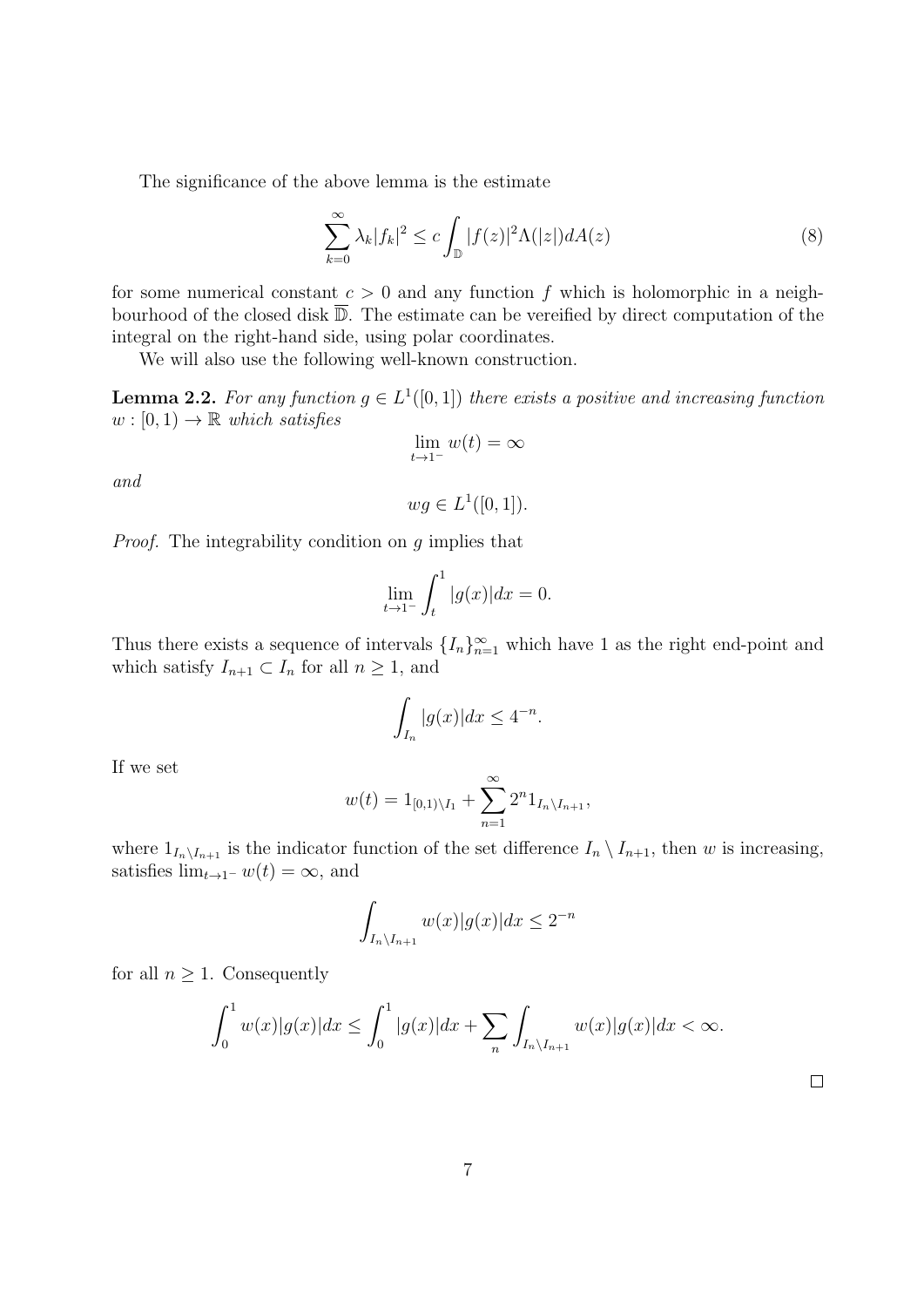*Proof of Theorem* 1.4. Let  $\Lambda$  be the function in Lemma 2.1 which corresponds to the sequence  $\{1/\lambda_n\}_{n=0}^{\infty}$ . That is,  $\Lambda$  satisfies

$$
\frac{1}{\lambda_n} \le \int_0^1 x^{2n+1} \Lambda(x) \, dx, \quad n \ge 0,
$$

and  $\Lambda \in L^1[0,1]$ . Now, let w be a positive decreasing function which satisfies  $\lim_{x\to 1^-} w(x) =$ 0 and

$$
\int_0^1 \frac{\Lambda(x)}{w^2(x)} dx < \infty.
$$

Existence of such a function follows readily from Lemma 2.2. Apply Corollary 1.2 to  $w$ and obtain a corresponding inner function  $\theta$  and a sequence of polynomials  $\{p_n\}_n$  for which the conclusions (i) and (ii) of Corollary 1.2 hold. We will show that for this  $\theta$  we have  $K_{\theta} \cap H_{\lambda}^2 = \{0\}.$ 

Indeed, assume  $f \in K_{\theta} \cap H_{\lambda}^2 = \{0\}$ , but that in fact f is non-zero. Since both  $K_{\theta}$  and  $H^2_{\lambda}$  are invariant for the backward shift operator, we may without loss of generality assume that  $f(0) \neq 0$ . Fix an integer n and let

$$
g(z) = \theta(z)p_n(z) - 1, z \in \mathbb{D}.
$$
\n(9)

Let  $\{f_k\}_k, \{g_k\}_k$  be the sequences of Taylor coefficients of f and g, respectively. Since  $f \in K_{\theta}$ , we have

$$
|f(0)| = \Big| \int_{\mathbb{T}} f \, dm \Big| = \Big| \int_{\mathbb{T}} f \overline{\theta p_n - 1} \, dm \Big| = \lim_{r \to 1^{-}} \Big| \sum_{k=0}^{\infty} r^{2k} f_k \overline{g_k} \Big|
$$
  

$$
\leq \limsup_{r \to 1^{-}} \Big( \sum_{k=0}^{\infty} \lambda_k r^{2k} |f_k|^2 \Big)^{1/2} \Big( \sum_{k=0}^{\infty} \frac{1}{\lambda_n} |r^k g_k|^2 \Big)^{1/2}
$$

Using inequality (8) on the term on the right-hand side in the last expression (with  $\lambda_n$ replaced by  $1/\lambda_n$ , we obtain

$$
|f(0)| \le C \limsup_{r \to 1^{-}} \Big( \sum_{k=0}^{\infty} \lambda_k |f_k|^2 \Big)^{1/2} \Big( \int_{\mathbb{D}} |g(rz)|^2 \Lambda(|z|) dA(z) \Big)^{1/2}
$$
  
=  $C \Big( \sum_{k=0}^{\infty} \lambda_k |f_k|^2 \Big)^{1/2} \Big( \int_{\mathbb{D}} |g(z)|^2 \Lambda(|z|) dA(z) \Big)^{1/2}.$ 

By assertion in part (ii) of Corollary 1.2, the function  $|g(z)|^2 \Lambda(|z|)$  is dominated pointwise in D by the integrable function

$$
\frac{4\Lambda(|z|)}{w^2(|z|)}, \quad z \in \mathbb{D}
$$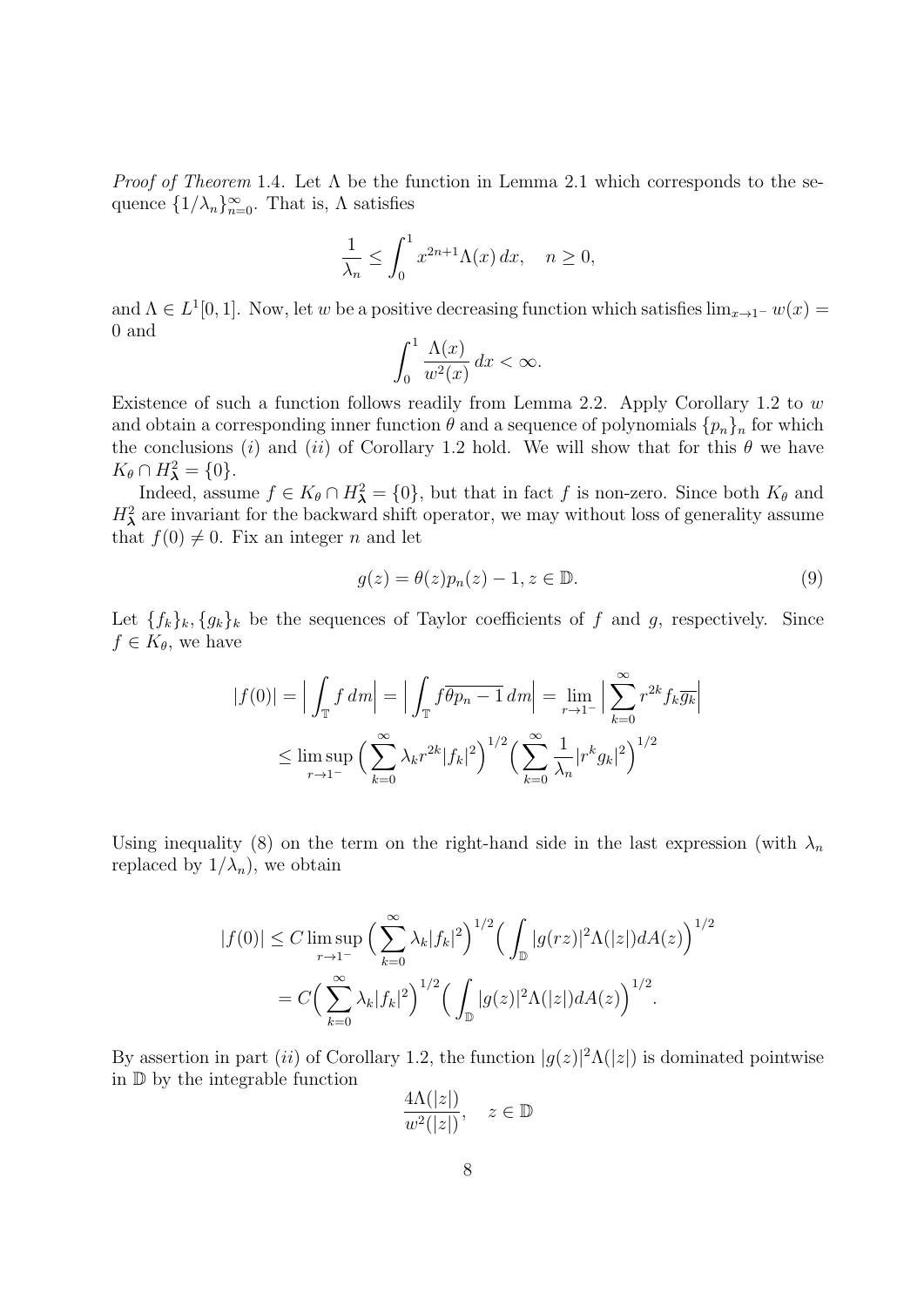independently of which polynomial  $p_n$  is used to defined g in (9). But if we let  $n \to \infty$  in (9), then  $|g(z)|^2 \Lambda(|z|) \to 0$ , and so we infer from the computation above and the dominated convergence theorem that  $f(0) = 0$ , which is a contradiction. The conclusion is that  $K_{\theta} \cap H_{\lambda}^2 = \{0\}$ , and the proof of the theorem is complete.  $\Box$ 

### 3 Proof of Theorem 1.3

Theorem 1.3 will follow immediately from Theorem 1.4 together with the following embedding result for the spaces  $\Lambda_a^{\omega}$ .

**Lemma 3.1.** Let  $\omega$  be a modulus of continuity. There exists an increasing sequence of positive numbers  $\alpha = {\alpha_n}_{n=0}^{\infty}$  satisfying  $\lim_{n\to\infty} \alpha_n = \infty$  and such that for any  $f \in \Lambda_a^{\omega}$ we have the estimate

$$
\sum_{n=0} \alpha_n |f_n|^2 \le C \|f\|_{\omega}^2 \tag{10}
$$

where  $C > 0$  is a numerical constant and  $\{f_n\}_n$  is the sequence of Taylor coefficients of f.

*Proof.* For each  $r \in (0, 1)$  we have the estimate

$$
\sum_{n=0} (1 - r^{2n}) |f_n|^2 = \int_{\mathbb{T}} |f(\zeta) - f(r\zeta)|^2 dm(\zeta) \le \omega (1 - r)^2 \|f\|_{\omega}^2.
$$
 (11)

Since  $\lim_{t\to 0} \omega(t) = 0$ , for each positive integer N there exists a number  $r_N \in (0,1)$  such that  $\omega(1 - r_N) \leq \frac{1}{2^N}$ . Since  $\lim_{n \to \infty} r_N^{2n} = 0$ , there exists an integer  $K(N)$  such that  $r_N^{2n} < 1/2$  for  $n \geq K(N)$ . Then

$$
\sum_{n=K(N)}^{\infty} \frac{|f_n|^2}{2} \le \sum_{n=K(N)}^{\infty} (1 - r_N^{2n}) |f_n|^2 \le \frac{1}{4^N} \|f\|_{\omega}^2.
$$

Consequently

$$
\sum_{n=K(N)} 2^N |f_n|^2 \le \frac{1}{2^{N-1}} \|f\|_{\omega}^2. \tag{12}
$$

We can clearly choose the sequence of integers  $K(N)$  to be increasing with N. If we define the sequence  $\alpha$  by the equation  $\alpha_n = 1$  for  $n \leq K(1)$ , and  $\alpha_n = 2^n$  for  $K(N) \leq n$  $K(N + 1)$ , then (10) follows readily from (12) by summing over all  $N \geq 1$ .  $\Box$ 

*Proof of Theorem* 1.3. Lemma 3.1 implies that  $\Lambda_a^{\omega}$  is contained in some space of the form  $H_{\alpha}^2$  as defined in (6). If  $\theta$  is a singular inner function given by Theorem 1.4 such that  $H^2_{\alpha} \cap K_{\theta} = \{0\}$ , then obviously we also have that  $\Lambda_{a}^{\omega} \cap K_{\theta} = \{0\}$ , and so the claim follows.  $\Box$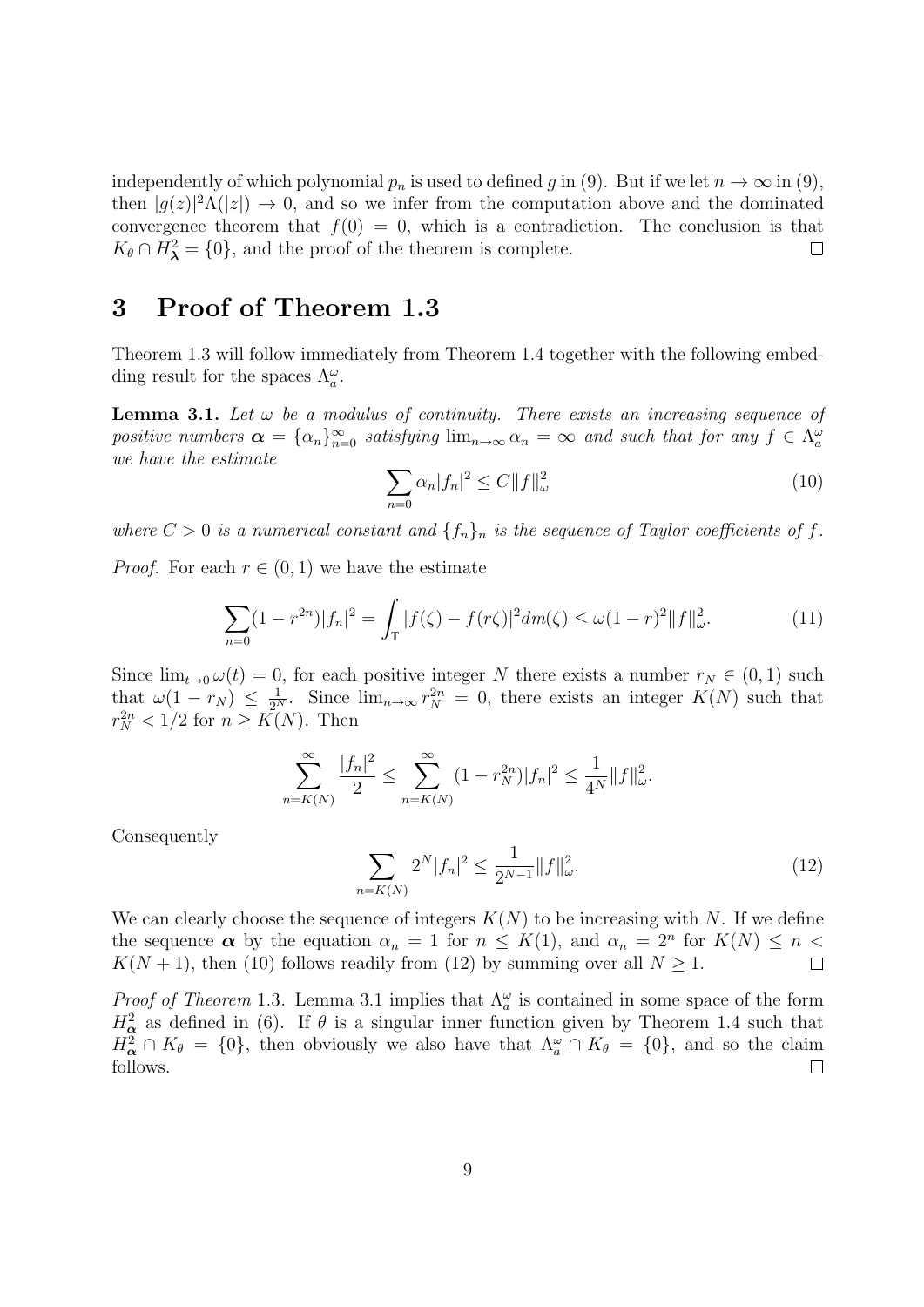#### 4 The case of  $\mathcal{H}(b)$  spaces

Here we prove the optimality of the continuous approximation theorem for the larger class of  $\mathcal{H}(b)$  spaces.

**Proposition 4.1.** Let  $\omega$  be a modulus of continuity. There exists an outer function b:  $\mathbb{D} \to \mathbb{D}$  such that

$$
\Lambda_a^{\omega} \cap \mathcal{H}(b) = \{0\}.
$$

*Proof.* By a result of Khrushchev noted in [10, Theorem 2.4], there exists a closed subset E of the circle  $\mathbb T$  with the property that for no non-zero integrable function h supported on E is the Cauchy integral

$$
C_h(z) = \int_{\mathbb{T}} \frac{h(\zeta)}{1 - z\overline{\zeta}} dm(\zeta)
$$

a member of the space  $\Lambda_a^{\omega}$ . It suffices thus to construct an  $\mathcal{H}(b)$  space for which every function can be expressed as such a Cauchy integral. The simplest choice for the space symbol b is the outer function with modulus 1 on  $\mathbb{T}\setminus E$  and  $1/2$  on E. Then b is invertible in the algebra  $H^{\infty}$ , and a consequence of the general theory (see [8, Theorem 20.1 and Theorem 28.1]) is that every function in the space  $\mathcal{H}(b)$  is a Cauchy integral of a function h which is square-integrable on T and supported only on E. Thus  $\Lambda_a^{\omega} \cap \mathcal{H}(b) = \{0\}.$  $\Box$ 

### 5 Some ending questions and remarks

Since Ransford's theorem seems to be such a powerful tool in establishing results of the kind mentioned here, we are wondering whether it can be further applied. In particular, the following questions come to mind.

- 1. Are our methods strong enough to prove that there exists model spaces  $K_{\theta}$  which admit no non-zero functions in the Wiener algebra of absolutely convergent Fourier series? The result is known, and has been noted in [12]. However, it was proved as a consequence of a complicated construction of a cyclic singular inner function in the Bloch space. Is it so that Ransford's construction is sufficient to prove the non-density result for the Wiener algebra in the fashion presented here?
- 2. For  $p > 2$ , the Banach spaces  $\ell_a^p$  consisting of functions  $f \in Hol(\mathbb{D})$  with Taylor series  $\{f_n\}_{n=0}^{\infty}$  satisfying

$$
||f||_{\ell^p_a}^p := \sum_{n=0}^{\infty} |f_n|^p < \infty
$$

are of course larger than the space  $H^2 = \ell_a^2$ . Do there exist cyclic singular inner functions in these spaces?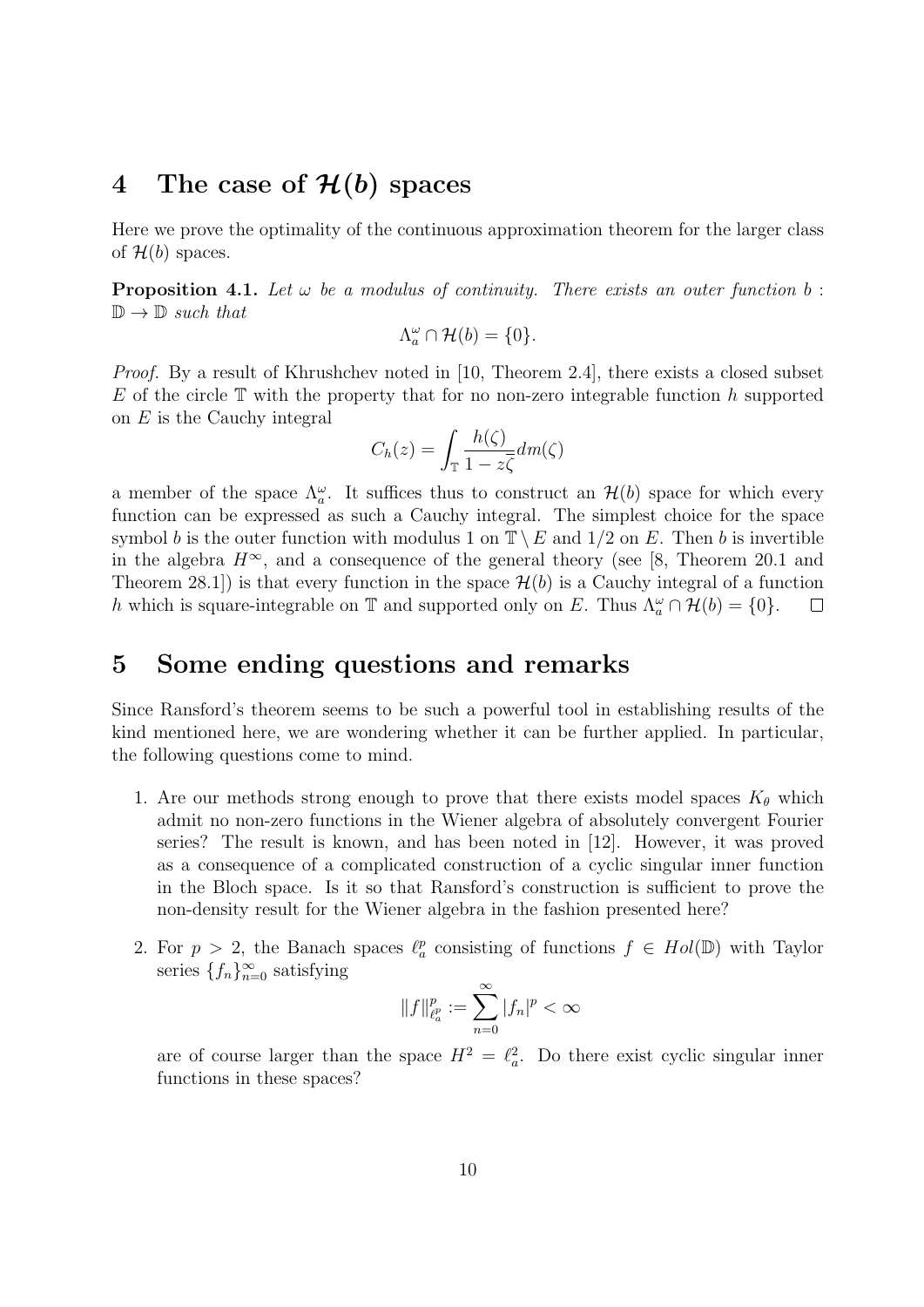#### Acknowledgements

The author would like to thank Christopher Felder for his reading of the manuscript and for his helpful suggestions for improvements. He would also like to thank Adem Limani for very useful discussions and important comments.

## References

- [1] A. B. ALEKSANDROV, *Invariant subspaces of shift operators. An axiomatic approach*, Zap. Nauchn. Sem. Leningrad. Otdel. Mat. Inst. Steklov. (LOMI), 113 (1981), pp. 7– 26, 264.
- [2] A. Aleman and B. Malman, Density of disk algebra functions in de Branges– Rovnyak spaces, C. R. Math. Acad. Sci. Paris, 355 (2017), pp. 871–875.
- [3] J. ANDERSON, J. FERNANDEZ, AND A. L. SHIELDS, Inner functions and cyclic vectors in the Bloch space, Transactions of the American Mathematical Society, 323 (1991), pp. 429–448.
- [4] B. Bouya, Closed ideals in analytic weighted lipschitz algebras, Advances in Mathematics, 219 (2008), pp. 1446–1468.
- [5] J. Cima, A. Matheson, and W. Ross, The Cauchy transform, vol. 125 of Mathematical Surveys and Monographs, American Mathematical Society, Providence, RI, 2006.
- [6] K. Dyakonov and D. Khavinson, Smooth functions in star-invariant subspaces, Contemporary Mathematics, 393 (2006), p. 59.
- [7] E. FRICAIN AND J. MASHREGHI, The theory of  $\mathcal{H}(b)$  spaces. Vol. 1, vol. 20 of New Mathematical Monographs, Cambridge University Press, Cambridge, 2016.
- [8] E. FRICAIN AND J. MASHREGHI, The theory of  $\mathcal{H}(b)$  spaces. Vol. 2, vol. 21 of New Mathematical Monographs, Cambridge University Press, Cambridge, 2016.
- [9] S. R. Garcia, J. Mashreghi, and W. T. Ross, Introduction to model spaces and their operators, (2016).
- [10] S. V. Khrushchev, The problem of simultaneous approximation and of removal of the singularities of Cauchy type integrals, Trudy Matematicheskogo Instituta imeni VA Steklova, 130 (1978), pp. 124–195.
- [11] B. KORENBLUM, An extension of the Nevanlinna theory, Acta Mathematica, 135 (1975), pp. 187–219.